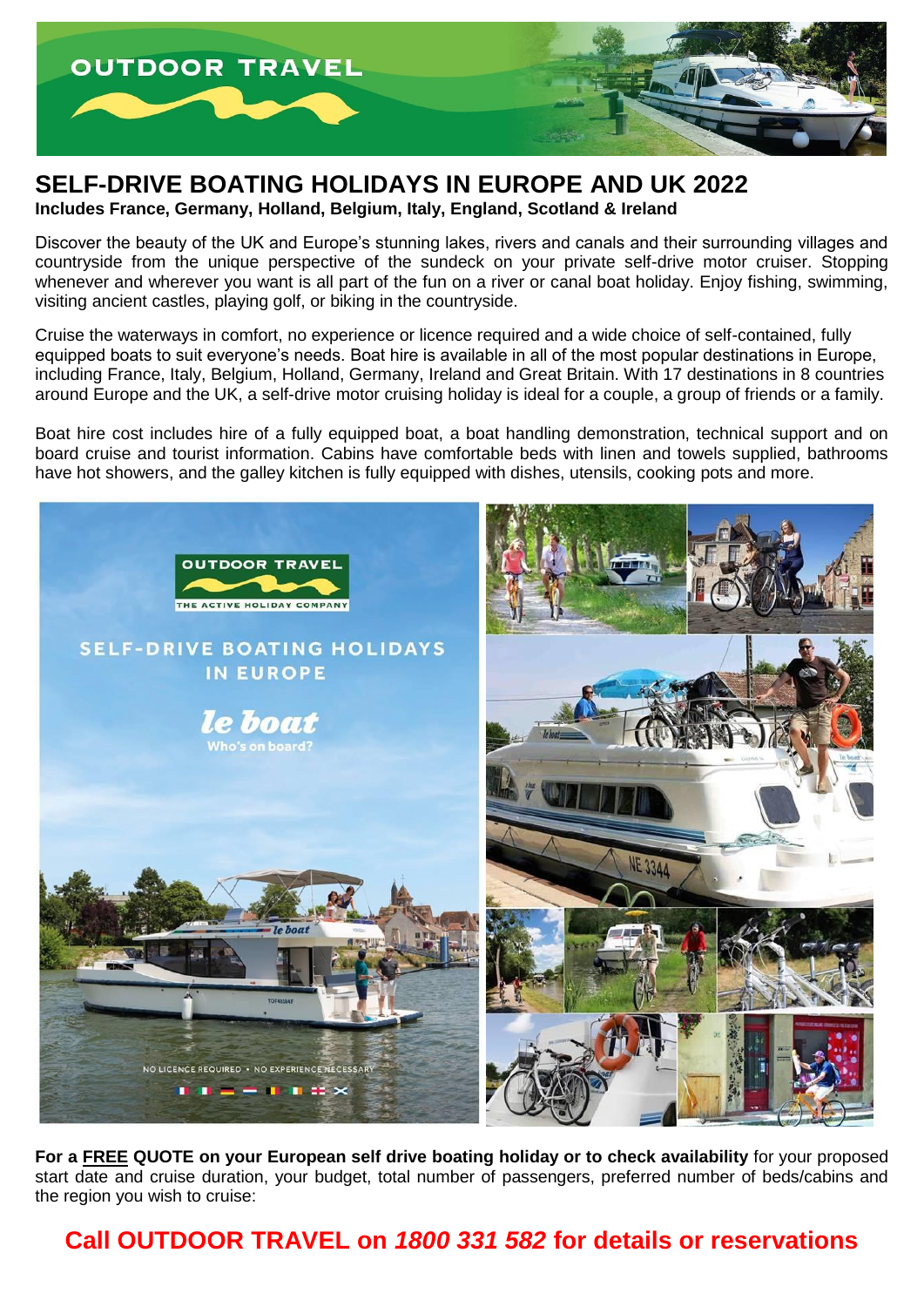# **SELF-DRIVE BOATING HOLIDAYS - HIRE PRICES 2022**

The price list shows the low season price per week (7-nights) – call us for a quote for the week you are cruising.

| <b>Prices in AU\$</b> |                     | Usual start days: Friday / Saturday / Sunday / Monday (unless a Short Break or a Long Hire) |                    |                                                    |  |
|-----------------------|---------------------|---------------------------------------------------------------------------------------------|--------------------|----------------------------------------------------|--|
|                       |                     | <b>Boat</b>                                                                                 | Hire cost per boat | Countries where boats are available                |  |
| <b>Sleeps</b>         | <b>Category</b>     |                                                                                             | per week, from     | (See brochure for more details)                    |  |
| $10+$                 | Comfort             | Grand Classique (10+2)                                                                      | \$3,419            | France, Holland & Germany                          |  |
| $10+$                 | Premier             | Horizon5 (10+2)                                                                             | \$4,905            | France, Holland & Germany                          |  |
| $8+$                  | Comfort             | Magnifique (8+2)                                                                            | \$2,999            | All countries                                      |  |
| $8+$                  | Premier             | Horizon4 (8+1)                                                                              | \$4,709            | France, Holland, Germany & England                 |  |
| $8+$                  | Premier             | Horizon4 Plus (8+1)                                                                         | \$5,989            | France, Holland, Germany & England                 |  |
| $8+$                  | <b>Comfort Plus</b> | Vision $4(8+1)$                                                                             | \$3,739            | France, Holland, Germany & Ireland                 |  |
| $8+$                  | <b>Comfort Plus</b> | Vision 4 SL $(8+1)$                                                                         | \$3,989            | France & Germany                                   |  |
| $8+$                  | <b>Budget</b>       | Classique Star (8+2)                                                                        | \$2,699            | France, Holland, Germany, Italy & England          |  |
| $8+$                  | <b>Budget</b>       | Classique (8)                                                                               | \$2,479            | All countries                                      |  |
| $8+$                  | Comfort             | Salsa A (8+2)                                                                               | \$2,839            | France & Italy                                     |  |
| $8+$                  | Comfort             | Salsa B (8+4)                                                                               | \$3,079            | France                                             |  |
| $6+$                  | <b>Comfort Plus</b> | Mystique (6+2)                                                                              | \$3,819            | France, Germany, Italy & England                   |  |
| $6+$                  | <b>Comfort Plus</b> | Vision $3(6+3)$                                                                             | \$3,409            | France, Holland, Germany, Belgium, Italy & Ireland |  |
| $6+$                  | <b>Comfort Plus</b> | Vision $3$ SL $(6+4)$                                                                       | \$3,719            | France, Germany & Ireland                          |  |
| $6+$                  | <b>Comfort Plus</b> | Vision3 Master (6+1)                                                                        | \$3,719            | France                                             |  |
| $6+$                  | Premier             | Horizon3 (6+1)                                                                              | \$4,019            | France, Germany & Ireland                          |  |
| $6+$                  | Comfort             | Calypso (6+2)                                                                               | \$2,879            | France & England                                   |  |
| $6+$                  | Comfort             | Royal Classique (6)                                                                         | \$2,779            | France, Holland & Germany                          |  |
| $6+$                  | Comfort             | Elegance (6)                                                                                | \$2,569            | All countries                                      |  |
| $6+$                  | <b>Budget</b>       | Continentale (6)                                                                            | \$2,479            | France, Belgium, Italy & England                   |  |
| $6+$                  | <b>Budget</b>       | Crusader (6)                                                                                | \$2,159            | All countries, except Belgium                      |  |
| $4+$                  | <b>Comfort Plus</b> | Vision2 $(4+2)$                                                                             | \$3,699            | France                                             |  |
| $4+$                  | <b>Comfort Plus</b> | Royal Mystique A (4+2)                                                                      | \$3,089            | All countries, except Scotland                     |  |
| $4+$                  | <b>Comfort Plus</b> | Royal Mystique B (4+2)                                                                      | \$3,879            | All countries, except Scotland                     |  |
| $4+$                  | Premier             | Horizon2 (4+1)                                                                              | \$2,769            | France, Holland & Ireland                          |  |
| $4+$                  | Comfort             | Clipper $(4+2)$                                                                             | \$2,189            | All countries, except Belgium & England            |  |
| $4+$                  | Comfort             | Tango (4+2)                                                                                 | \$2,379            | France & England                                   |  |
| $4+$                  | Comfort             | Caprice (4+2)                                                                               | \$2,109            | All countries                                      |  |
| $4+$                  | <b>Budget</b>       | Countess (4+2)                                                                              | \$1,899            | France, Holland, Belgium, Scotland & England       |  |
| $4+$                  | <b>Budget</b>       | Consul (4)                                                                                  | \$1,689            | France, Germany, Scotland, Ireland & England       |  |
| $4+$                  | <b>Budget</b>       | Corvette A (4)                                                                              | \$1,689            | France, Belgium, Italy & Ireland                   |  |
| $4+$                  | <b>Budget</b>       | Corvette B (4)                                                                              | \$1,719            | France & Ireland                                   |  |
| $2+$                  | Premier             | Horizon 1(2+3)                                                                              | \$2,469            | France, Holland, Germany, Italy, Ireland & England |  |
| $2+$                  | <b>Budget</b>       | Cirrus A $(2+2)$                                                                            | \$1,519            | France                                             |  |
| $2+$                  | <b>Budget</b>       | Cirrus B $(2+2)$                                                                            | \$1,339            | France, Holland, Germany & Belgium                 |  |
| $2+$                  | <b>Budget</b>       | Capri TS (2+1)                                                                              | \$1,179            | France & England                                   |  |
| $2+$                  | <b>Budget</b>       | Sheba (3+2)                                                                                 | \$1,419            | France, Holland & Belgium                          |  |

\* As a general rule, boat hire is cheaper either earlier or later in the cruising season, which starts in March and ends in October. Boat hire increases in cost the closer you get to the European Summer season, which is July and August.

# Boats may not be available at every base or country. See the brochure for details of your preferred boat and base.

**SHORT BREAKS (& LONG HIRES):** All our return cruises are suitable for 3, 4 or 5 night short breaks, or you can choose one of the specific itineraries outlined in the brochure. Short breaks can be booked in advance during low and mid-season. Longer cruises of 10 or 11 days, 2 weeks and more can also be booked subject to availability and are recommended for routes such as the Canal du Midi. Ask for more details.

**DISCOUNTS & SPECIAL OFFERS:** Contact us for boat availability as well as current discounts and special offers.

# **Call OUTDOOR TRAVEL on** *1800 331 582* **for details or reservations**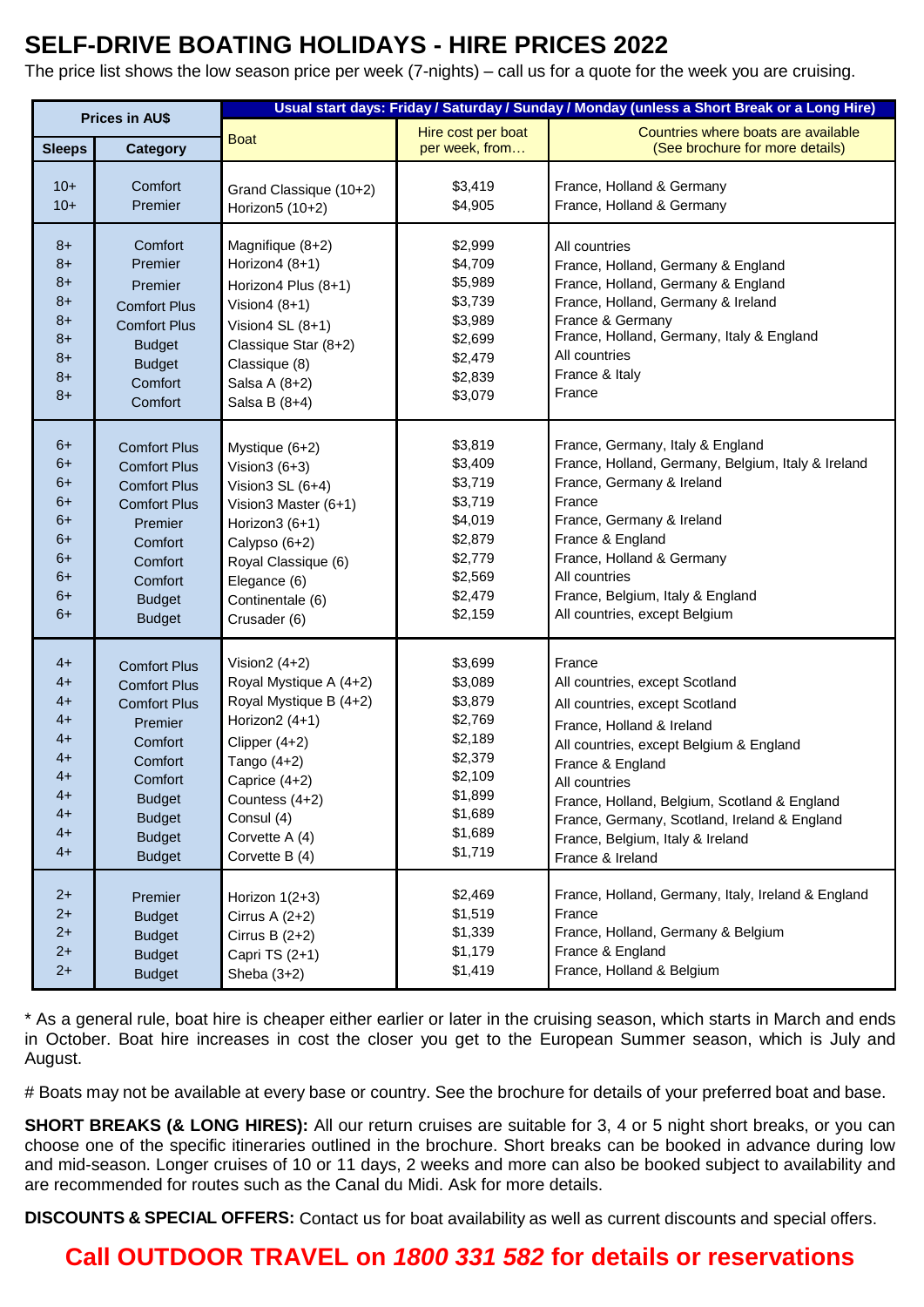# **IMPORTANT INFORMATION ABOUT THE COST OF YOUR HOLIDAY**

- Fully Equipped Boat **One Way Fee Way Fee Way Fee Way Fee Way Fee Way Fee Way Fee Way Fee Way Fee Way Fee Way Fee Way Fee Way Fee Way Fee Way Fee Way Fee Way Fee Way Fee Way Fee Way Fee Way Fee Way Fee Way Fee Way Fee Way**
- Towels and Linen for each person (not beach towels) Fuel, Gas, Engine Wear and Tear or Fuel Deposit<br>• Boat Handling Demonstration **•** Damage Waiver (CDW) or Security Deposit
- 
- Technical Support seven days a week **Compulsory or Optional Compulsory or Optional**<br>
On board Cruising Information, Maps **COMPU COMPUTE COMPUTE COMPUTE COMPUTE CONT**
- On board Cruising Information, Maps **Travel to base**

# YOUR BOAT HIRE INCLUDES:<br>
• Fully Equipped Boat **And Accept Condensation**<br>
• One Way Fee

- 
- 
- Boat Handling Demonstration <br>• Damage Waiver (CDW) or Security Deposit<br>• Compulsory or Optional Extras
	-
	-
	- Personal Travel Insurance

### *COMPULSORY* EXTRAS – Not included in your boat hire, but must be paid:

| PRE-PAID IN AUSTRALIA – IN AUSTRALIAN DOLLARS, WITH YOUR BOAT HIRE BOOKING |
|----------------------------------------------------------------------------|
|----------------------------------------------------------------------------|

| One-way supplement                                                                                                                                                                                                 | $$100 - $400$                                                                                                                                                                                                                                                                                                                                            | Supplement for starting at one base and ending at another. The cost is<br>dependent on route and cruise direction.                                                                                                                                                                                                                                                                                                                                                                                                                                                                                                                                                                                                                                                                         |  |  |  |  |
|--------------------------------------------------------------------------------------------------------------------------------------------------------------------------------------------------------------------|----------------------------------------------------------------------------------------------------------------------------------------------------------------------------------------------------------------------------------------------------------------------------------------------------------------------------------------------------------|--------------------------------------------------------------------------------------------------------------------------------------------------------------------------------------------------------------------------------------------------------------------------------------------------------------------------------------------------------------------------------------------------------------------------------------------------------------------------------------------------------------------------------------------------------------------------------------------------------------------------------------------------------------------------------------------------------------------------------------------------------------------------------------------|--|--|--|--|
| Non refundable collision<br>damage waiver (CDW)<br>The CDW is an optional, non-<br>refundable cost which will<br>reduce the refundable<br>Security Deposit amount<br>which is paid at the base on<br>boat pick-up. | \$34 - \$68 per day,<br>in France<br>\$36 - \$77 per day,<br>in other countries                                                                                                                                                                                                                                                                          | The CDW is either pre-paid when you make your booking.<br>Or you can purchase the CDW locally and pay in local currency.<br>It is highly recommended but is not compulsory.<br>The cost is dependent on type of boat, location and duration of cruise.<br>If you purchase the CDW in advance this will be added to your booking<br>and you will be provided with the cost of purchasing the CDW during the<br>booking process which will be added to your overall holiday cost.<br>In addition, you will pay a sum of between $\epsilon$ 250 and $\epsilon$ 750, depending on<br>the size of your boat, as Security Deposit upon arrival at the Le Boat<br>Base. Please see Terms and Conditions for more details.<br>If you choose not to purchase/pre-pay the CDW then please see below. |  |  |  |  |
| <b>Moorings Supplement</b>                                                                                                                                                                                         | From \$140 per week                                                                                                                                                                                                                                                                                                                                      | Compulsory for bookings in Scotland and in Italy (from/to Casale)                                                                                                                                                                                                                                                                                                                                                                                                                                                                                                                                                                                                                                                                                                                          |  |  |  |  |
| <b>PAID LOCALLY - ON ARRIVAL AT THE BOAT BASE</b>                                                                                                                                                                  |                                                                                                                                                                                                                                                                                                                                                          |                                                                                                                                                                                                                                                                                                                                                                                                                                                                                                                                                                                                                                                                                                                                                                                            |  |  |  |  |
| <b>Security deposit</b>                                                                                                                                                                                            | The Security Deposit is compulsory and is paid on arrival.                                                                                                                                                                                                                                                                                               |                                                                                                                                                                                                                                                                                                                                                                                                                                                                                                                                                                                                                                                                                                                                                                                            |  |  |  |  |
|                                                                                                                                                                                                                    | It is refundable if the boat and/or equipment is returned undamaged, or if there is no accidental<br>damage or injury to third parties. Please see Terms and Conditions for more details.                                                                                                                                                                |                                                                                                                                                                                                                                                                                                                                                                                                                                                                                                                                                                                                                                                                                                                                                                                            |  |  |  |  |
|                                                                                                                                                                                                                    | The Security Deposit will be taken prior to embarkation and if you do not pay we reserve the right to<br>cancel your booking without further liability and without any right to a refund and you will not be<br>entitled to continue with the charter. The Security Deposit amount depends on whether you chose to<br>pre-pay the CDW with your booking: |                                                                                                                                                                                                                                                                                                                                                                                                                                                                                                                                                                                                                                                                                                                                                                                            |  |  |  |  |
| if CDW was pre-paid:<br>or                                                                                                                                                                                         | From €250 - €750                                                                                                                                                                                                                                                                                                                                         | If you pre-paid the CDW with your booking.<br>Prices dependent on type of boat and duration.                                                                                                                                                                                                                                                                                                                                                                                                                                                                                                                                                                                                                                                                                               |  |  |  |  |
| if CDW was not pre-paid:                                                                                                                                                                                           | From €2,250 - €3,250                                                                                                                                                                                                                                                                                                                                     | If you chose not to pre-pay the CDW with your booking.<br>Prices dependent on type of boat and duration.                                                                                                                                                                                                                                                                                                                                                                                                                                                                                                                                                                                                                                                                                   |  |  |  |  |
| <b>Engine hour (Fuel) deposit</b>                                                                                                                                                                                  | €150 per short break<br>€275 for 1 week<br>€400 - €500 for longer<br>hires                                                                                                                                                                                                                                                                               | Before departing on board your boat, you will be asked to leave an engine<br>hour (fuel) deposit (payable locally). Prices dependent on hire duration.<br>The cost of fuel consumption will be calculated at the end of your holiday<br>and either a refund made or the additional balance requested.                                                                                                                                                                                                                                                                                                                                                                                                                                                                                      |  |  |  |  |
| <b>Engine hours</b><br>(Fuel, gas, engine wear and<br>tear)                                                                                                                                                        | €7 - €22 per hour                                                                                                                                                                                                                                                                                                                                        | Fuel charges are calculated on a per hour basis (or per litre in Scotland).<br>Ask for details of likely fuel charges based on your planned route and boat<br>size. Your base will advise all fuel charges incurred at the end of your<br>holiday, and they are subject to change.                                                                                                                                                                                                                                                                                                                                                                                                                                                                                                         |  |  |  |  |

### **OPTIONAL** EXTRAS – Not included in your boat hire, may be added when booking, at extra cost:

| <b>PRE-PAID IN AUSTRALIA - WHEN YOU MAKE YOUR BOOKING</b> |                                   |                                                             |  |  |  |  |
|-----------------------------------------------------------|-----------------------------------|-------------------------------------------------------------|--|--|--|--|
| <b>Bike hire</b>                                          | From \$70                         | Per bike, for one week. Child bikes also available.         |  |  |  |  |
| Priority Boarding/Late Check-out                          | From \$155 each                   | Subject to operational constraints. Not Vision boats.       |  |  |  |  |
| <b>WIFI</b>                                               | From \$84 per week                | France Only                                                 |  |  |  |  |
| <b>Cleaning Service</b>                                   | From \$135 - \$245                | Dependent on boat size.                                     |  |  |  |  |
| BBQ.                                                      | From \$74 per week                | Gas BBQ + 2 gas bottles, subject to availability            |  |  |  |  |
| Comfort Cushions (Packs of 2)                             | From \$11 for 2 cushions per week | Pack of 2 outdoor, top deck cushions                        |  |  |  |  |
| <b>Grocery Packs</b>                                      | From \$75 - \$140 per pack        | Various types, must be pre-ordered, subject to availability |  |  |  |  |

# **Call OUTDOOR TRAVEL on** *1800 331 582* **for details or reservations**